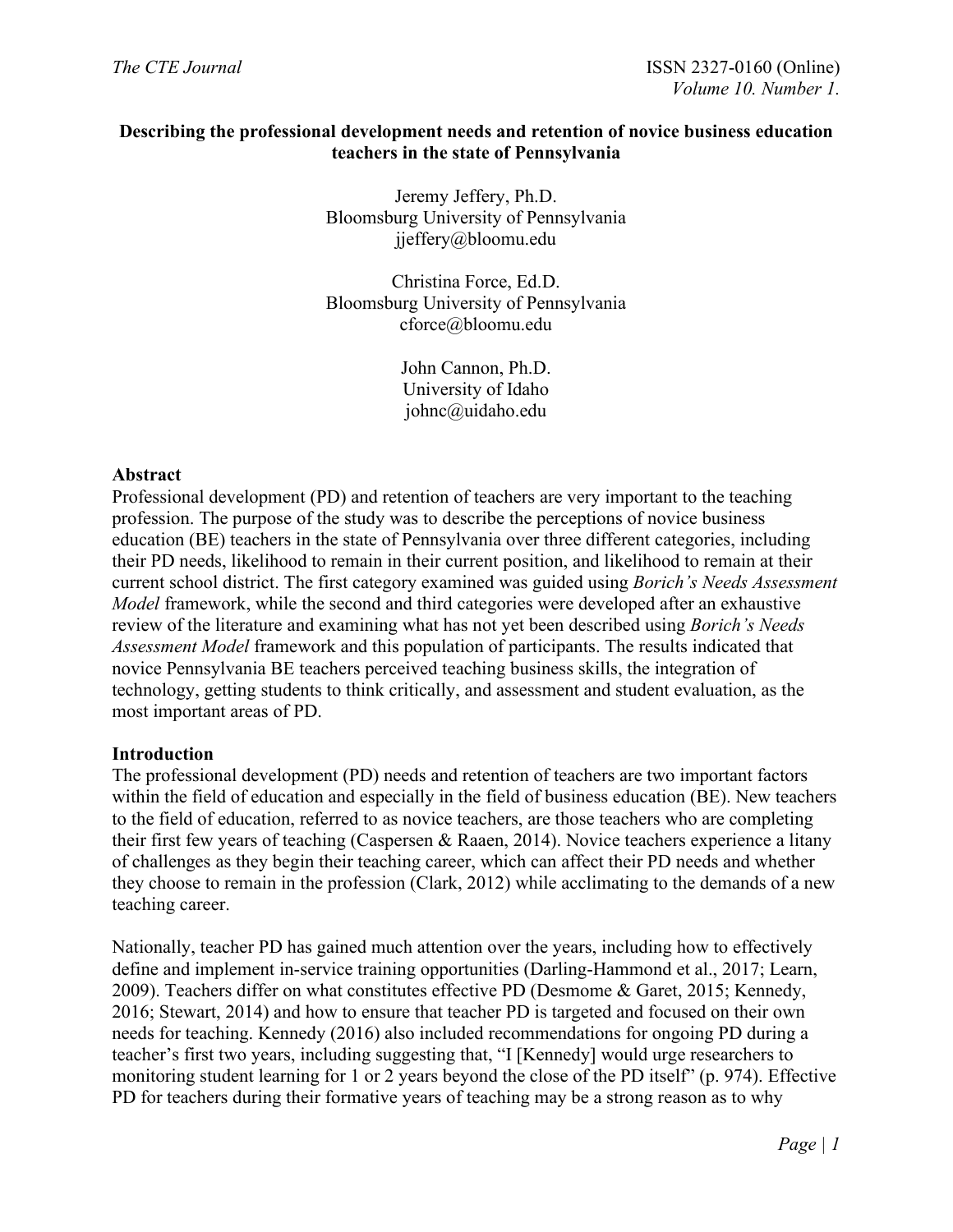teachers choose to remain in the profession or leave teaching altogether (Eberhard, et al., 2000; Sargent, 2003). Additionally, teacher PD can assist with teacher retention during a teacher's formative years for those teachers who may not feel fully prepared for the demands of a new teaching job (Garcia & Weiss, 2019; Rodgers & Skelton, 2014).

Novice BE teachers are also required to maintain PD hours and this, in turn, can affect the retainment. In the state of Pennsylvania, novice BE teachers must complete certain requirements for their license once they enter the workforce. To earn a Level II PA teaching certification a teacher must earn 24 post baccalaureate credits and 6 must relate to their certification area or improve their professional practice (Pennsylvania Department of Education, 2021). In addition, many states require teachers to meet a certain amount of PD within a set period.

## **Purpose and Research Questions**

The purpose of the study was to describe the perceptions of novice BE teachers in the state of Pennsylvania over three different categories, including their PD needs, likelihood to remain in their current position, and likelihood to remain at their current school district. Data were also collected regarding the participants' demographic backgrounds. The first category as part of the purpose of the study was guided using the Borich's Needs Assessment Model framework, while the second and third categories were developed after an exhaustive review of the literature and examining what has not yet been described using the *Borich's Needs Assessment Model* framework and this population of participants. Also collected were the demographic data of participants. The following research questions were developed to guide the purpose of the study.

- 1. What were the demographic characteristics of the convenience sample of novice Pennsylvania business education teachers?
- 2. What were the perceived professional development needs of the convenience sample of novice Pennsylvania business education teachers?
- 3. What is the perceived likelihood that novice Pennsylvania business education teachers from the convenience sample will remain at their current school and in the teaching profession?
- 4. What are the perceived reasons that novice Pennsylvania business education teachers from the convenience sample expressed as influencing their reasons to stay or remain in the teaching profession?

# **Review of the Literature**

Professional development is continued education that professionals participate in after entering their professional careers (Antley, 2020). PD programs are meant to reinforce areas related to one's profession or introduce new concepts. In addition, PD can help an individual advance their career. Many fields such as education require professionals to complete in-service education and training in order to maintain their licensure or certification (Antley, 2020). PD in education typically refers to classes, workshops, seminars and conferences (Mizell, 2010). PD for the teaching profession has been integral in the development and refinement of skills, knowledge, and attitudes of educators (Aldosemani, 2019).

There are many benefits to developing professionally such as gaining and reinforcing knowledge while increasing one's expertise. An increase in knowledge also leads to increased self confidence in one's ability (Antley, 2020). In addition to the benefits provided to individuals,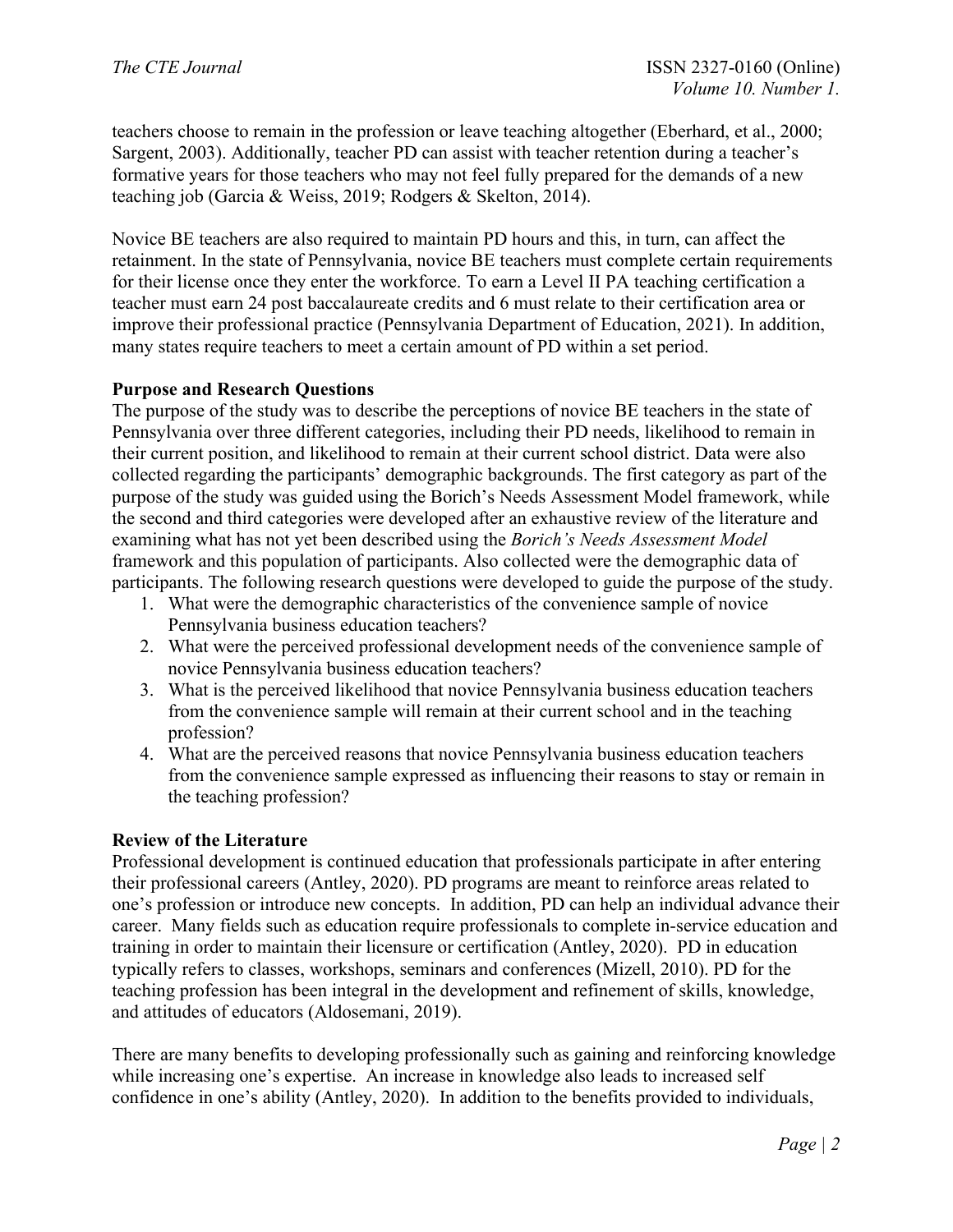schools are recognizing the importance PD can have on school improvement. PD can provide teachers with the knowledge to increase student engagement, learning and achievement (Borko et al., 2010).

In many school districts, administrators are often the ones involved in designing in school PD. Cannon et al. (2010) found that Idaho Career Technical Education (CTE) secondary principals perceived that the PD priorities for CTE teachers were to motivate students to learn, teach students to think critically and creatively, grant writing and funding opportunities, design and develop digital-age learning assessments, and teach learning disabled students. The majority of CTE PD research has focused on teaching and learning and program management. Kitchel et al. (2009) examined business and marketing teachers in Idaho. This study found the top topics of importance for the teachers as:

- 1. were grant writing and funding opportunities;
- 2. understanding federal, state, and local funding;
- 3. establishing and organizing co-op/internships;
- 4. developing an effective public relations program; and
- 5. developing curriculum-based school-to-work/career activities.

There was some overlap between the Cannon et al. (2010) and Kitchel et al. (2009) studies, but also differences in what the principals and the business and marketing teachers perceived were important PD topics. There have been times when there may be a disconnect between what administrators perceived as important and what teachers believe to be important (Kitchel et al., 2009; Cannon et al., 2010). Therefore, a team effort between administration and teachers is the best approach when developing PD goals (Cannon et al., 2010; Mizell, 2010). *Retention*

The United States is facing a teacher shortage and a teacher retention problem. García and Weiss (2019) found that 13.8% of public teachers were leaving their school or the teaching professional altogether. There was a drop in the number of individuals completing a teacher preparation program of 27.4% from the 2008-09 school year to the 2015-16 school year (Weiss, 2019). The National Center for Education Statistics (2016) cited in a study of teachers from 2011-12 and 2012-13 that 8% left the teaching profession. To increase retention rates, it is important to determine what factors are important in a novice teacher's decision-making process. PD is one component that can assist educators in developing skills important for being an effective educator. Making it more likely to remain in the teaching profession (Huang & Cho, 2010).

## **Conceptual Framework**

Scholarship on PD has shown the importance of well-designed needs assessment for effective inservice learning activities leading to continuous professional improvement (Guskey, 2000). Research by Borich (1980) on *needs assessment* served as the conceptual framework for this study. The *Borich's needs assessment* model seeks to uncover an individual's competency and proficiency in a certain area.A topic might seem important to an educator, but they might be proficient in that area and not need additional PD (Waters & Haskell, 1989). This model has been found to be an efficient way to include teachers and stakeholders in an engaging needs assessment process (Cannon et al., 2013).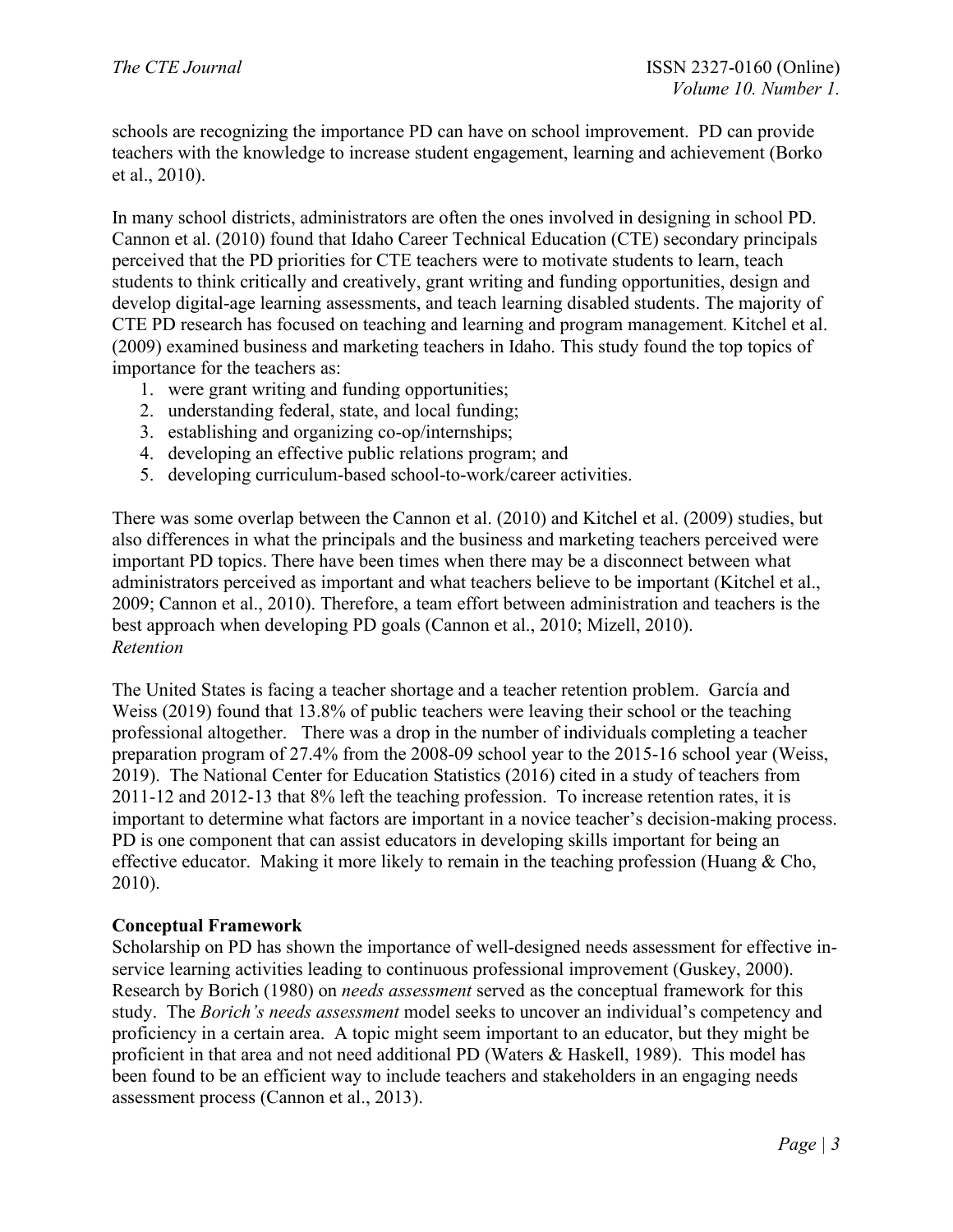The Borich (1980) model utilizes a descriptive survey which evaluates teachers' perceptions of "perceived level of importance" and "perceived level of competence" of constructs and practices related to specific disciplines of teaching (Cannon et al., 2013). Data is collected and analyzed comparing the "importance" with the "competence" results. A *mean weighted discrepancy score* (*MWDS*) is calculated and ranked. Items having the highest *MWDS* are deemed to be PD needs with the highest priority (Cannon et al., 2013). Borich's (1980) model has been used by numerous CTE and BE researchers as a method to determine PD needs over the past quarter century (Garton & Chung, 1996, 1997; Edwards & Briers, 1999; Joerger, 2002; Layfield & Dobbins, 2002; Cannon et al., 2010; Kitchel et al., 2010; Kitchel et al., 2010; Cannon et al., 2011; Cannon et al., 2012, Hendon et al., 2019).

## **Research Design and Methodology**

The instrument for this study was developed from one used for previous research exploring the PD needs of CTE teachers (Duncan et al., 2006; Cannon et al., 2010). The instrument was in the form of an online questionnaire. It was revised to fit the scope and research questions of the study, and it also went through validity and reliability testing. A diverse panel of experts that included current BE teacher educators and researchers reviewed the questionnaire and provided feedback. A pilot test with current BE teachers who were not a part of the target population also completed the questionnaire and provided feedback. Reliability coefficients in the form of *Cronbach alphas* were calculated for each subscale of the questionnaire and also an overall score. Overall, the Cronbach Alpha score was .777. According to the guidance of internal reliability and scales on a questionnaire as delineated by Gliem and Gliem (2003), each scale had a rating of "Excellent" or "Good", indicating sufficient levels of internal consistency. Data from the questionnaire were analyzed using descriptive statistics and qualitatively for themes.

A convenience sampling technique was used (Creswell, 2012), and the survey was distributed to participants using Qualtrics as well as implementing suggestions for best practices for online data collection as espoused by Dillman et al. (2014). It should be noted that a convenience sampling technique produces non-randomized results, which can in turn affect generalizability outside of the sample. The convenience sample would also greatly impact research questions numbers one and three as part of the results. A prenotice was sent to participants, and two rounds of data collection occurred during the months of May and June. To encourage participation, three \$25 Amazon.com gift cards were offered through a random drawing of participants who completed the questionnaire. Overall, 27 teachers fully completed the questionnaire.

Twenty-five statements were included on the questionnaire regarding PD needs including program operation and management, usage of instructional strategies, and maintaining a BE program. Participants selected their "Level of Importance" and "Level of Competence" for each statement. Each scale ranged from 1 to 5, with "1" indicating low agreement with a particular statement, "3" indicating a medium agreement with each particular statement, and a "5" indicating strong agreement with that particular statement.

PD needs were determined through the calculation of *Mean weighted discrepancy scores* (*MWDS*). Previous research focused on CTE PD have used the *MWDS* to prioritize needs (Cannon et al. 2011; Cannon et al., 2012; Duncan et al., 2006; Garton & Chung, 1996; Kitchel et al., 2009; Kitchel et al., 2010; Layfield & Dobbins, 2002). The researchers used the data for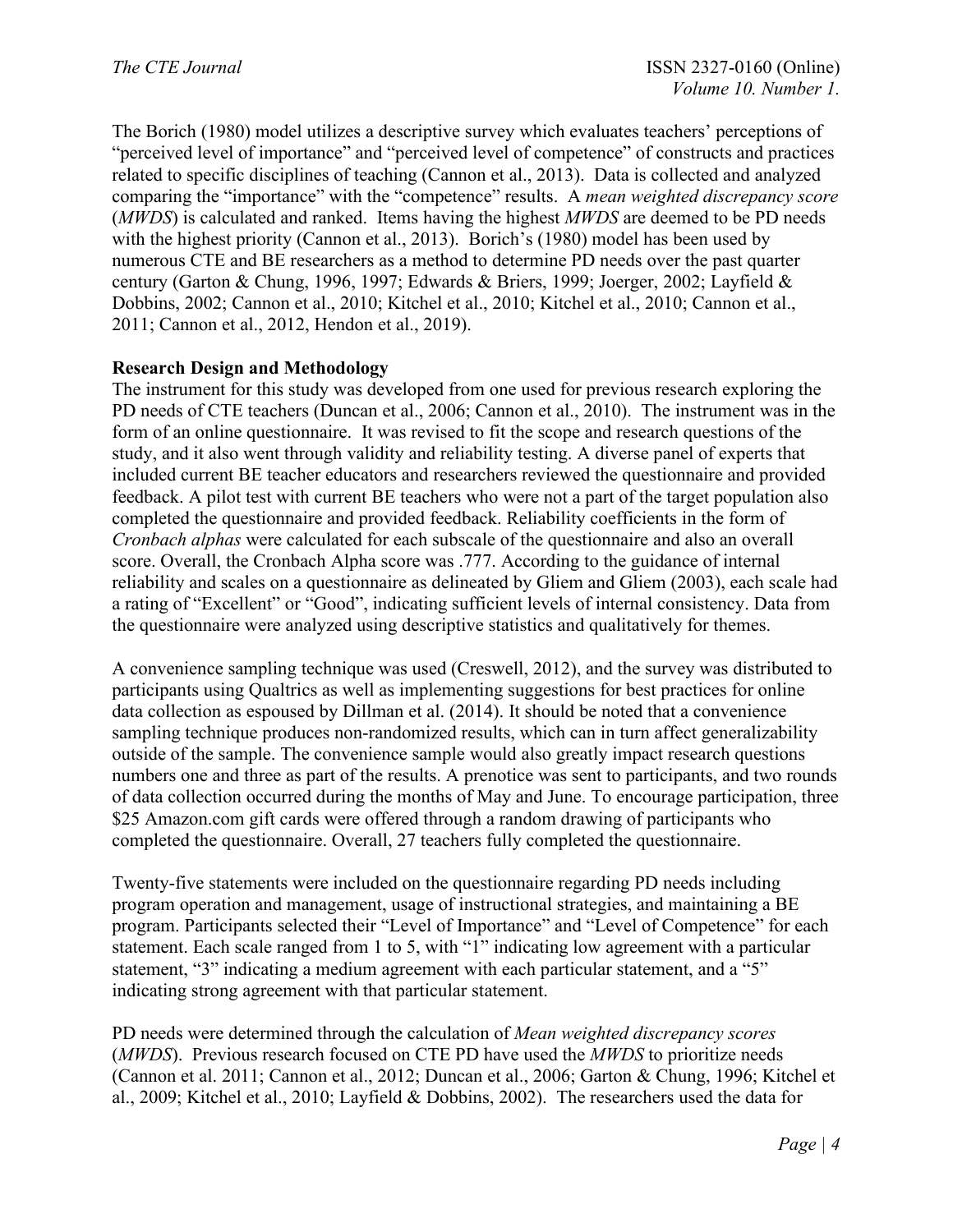perceived "Level of Importance" and "Level of Competence" to calculate the *MWDS* for each item. The scores were then ranked with items having the highest MWDS being the most pressing PD needs. Institutional review board approval was required and obtained for this study.

# **Results and Findings**

The results of the study included demographic information of the participants, the ranking of perceived PD, and the likelihood of remaining in the teaching profession. All results are summarized below.

## **Research Question #1:** *What were the demographic characteristics of the convenience sample of novice Pennsylvania business education teachers?*

Overall, 16 females and 11 males completed the questionnaire, with a total of 27 participants. Participant demographic information also included age, years of teaching experience, highest degree level attainment, number of students at each school, number of business education teachers in each school, grade level(s) taught, and background of the school. Participants had an average age of 37 ( $SD = 11$ ) and had 2.93 years of teaching experience ( $SD = 1.75$ ). Eight participants held a bachelor's degree and 19 held a master's degree; the average number of students at each school was 1,307.89 (*SD* = 743.34). The average number of business teachers at each school was 3.63 (*SD* = 2.34). Fifteen participants worked in a community categorized as "rural", seven in a community categorized as an "urban cluster", and five in a community categorized as an "urbanized area". Most of the participants (N=19) were teaching at the high school level, seven taught at the middle school and high school levels, and one taught at elementary and middle school levels.

## **Research Question #2:** *What were the perceived professional development needs of the convenience sample of novice Pennsylvania business education teachers?*

Data analysis and results for Research Question 2 can be found in Table 2. Participants ranked 25 different statements which were analyzed for the teachers' perceived levels of importance and perceived levels of competence on a Lykert type scale of 1-5. Participants identified *Teaching skills and concepts in your area of business* (*M* = 4.81 *SD* = 0.48), *Integrating current advances in technology into the curriculum* (M = 4.74; *SD* = 0.66), *Teaching students to think critically and creatively* ( $M = 4.7$ ,  $SD = 0.54$ ) as the three most important perceived business education teaching and learning constructs. The results also indicated that participants perceived *Conducting needs assessments and surveys to determine the courses that should be taught* (*M* = 4.00, *SD* =0.96), *Developing an effective public relations program* (*M* =3.74, *SD* =0.94), and *Planning and conducting student field trips* (*M* =3.63, *SD* =1.08) as their least important areas of business teaching and learning.

Participants identified *Using computers/technology in classroom teaching* (*M* = 4.48, *SD* = 0.75) and *Organizing and supervising computer instruction*  $(M = 4.48, SD = 0.7)$  *as their most* competent areas of business education teaching and learning. These were followed by *Teaching skills and concepts in your area of business* (*M* = 4.41, *SD* = 0.75), *Using multimedia equipment in classroom teaching as their second choice* (*M* = 4.41, *SD* = 0.75), and *Assessing and evaluating student performance*  $(M = 4.37, SD = 0.63)$ . The results also indicated that participants perceived *Evaluating the local Business program* (*M* =3.67, *SD* = 0.96), *Teaching*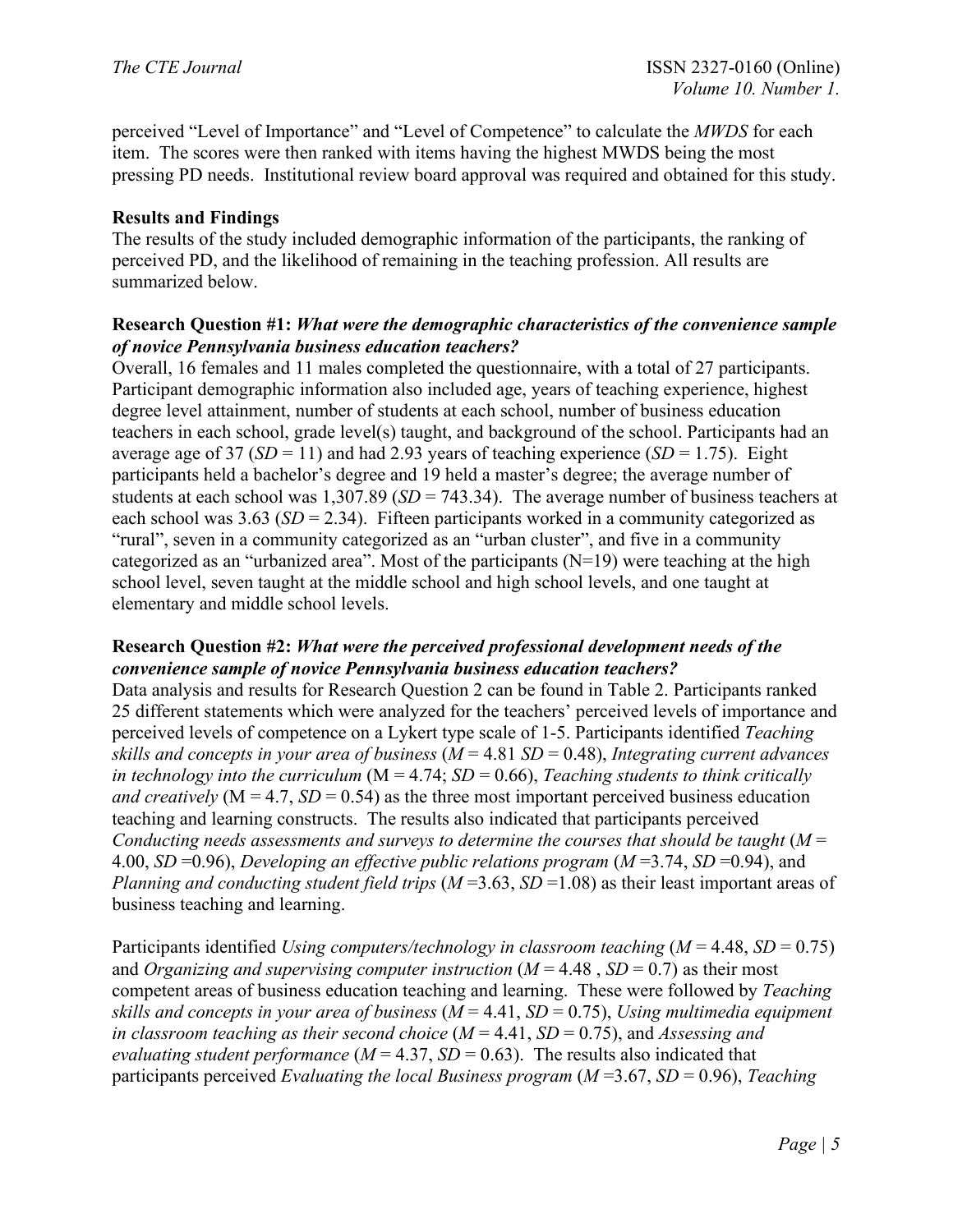*learning disabled students* (*M* = 3.63, *SD* = 0.93), and *Developing an effective public relations program* ( $M = 3.48$ ,  $SD = 0.89$ ) as their least competent areas.

Perceived PD needs of novice Pennsylvania Business teachers was determined by calculating *Mean Weighted Discrepancy Scores* (*MWDS*). The highest *MWDS* scores were considered the items as the most important PD needs. Items with the highest *MWDS* were as follows:

- 1. "Integrating current advances in technology into the curriculum" (*MWDS* = 3.69);
- 2. "Teaching learning disabled students" (*MWDS* = 3.62);
- 3. "Teaching gifted and talented students" (*MWDS* = 3.43);
- 4. "Teaching students to think critically and creatively" (*MWDS* = 2.61); and
- 5. "Integrating life skills into the curriculum" (*MWDS* = 2.59).

The items with the lowest MWDS, and therefore the least important perceived PD needs were as follows:

- 1. "Planning and conducting student field trips" (*MWDS* = -0.81);
- 2. "Organizing and supervising computer instruction" (*MWDS* = 0.17);
- 3. "Developing relations with fellow teachers and administrators" (*MWDS* = 0.32);
- 4. "Locating and selecting student references and materials" (*MWDS* = 0.46); and
- 5. "Conducting parent/teacher conferences" (*MWDS* = 0.46).

## **Research Question #3:** *What is the perceived likelihood that novice Pennsylvania business education teachers from the convenience sample will remain at their current school and in the teaching profession?*

Participants rated the likelihood that they would return to their current teaching position and also to remain in the profession, which included written responses specifically stating why they would stay or leave the profession. Participants rated the question of likelihood to return to teaching for the next school year as "Extremely likely" (N=23), "Somewhat likely" (N=3), and "Somewhat unlikely" (N=1). Participants were also asked the likelihood that they would return to their current teaching position and school as "Extremely likely" (N=22), "Somewhat likely"  $(N=4)$ , and "Somewhat unlikely"  $(N=1)$ .

# **Research Question #4** *What are the perceived reasons that novice Pennsylvania business education teachers from the convenience sample expressed as influencing their reasons to stay or remain in the teaching profession?*

The last part of the questionnaire was open-ended and asked participants to describe reasons to remain in the teaching profession. A qualitative analysis was performed and researchers counted the number of times the following themes appeared through open-ended questions:

- 1. a love of teaching (44%);
- 2. administrative support or lack of administrative support (30%);
- 3. varied job responsibilities including the number of courses and types of courses taught  $(19\%)$ ;
- 4. salary expectations (11%);
- 5. the environment and culture of the school (11%); and
- 6. support from other colleagues (9%).

## Table 1

*Importance and competence ratings from each statement on the questionnaire*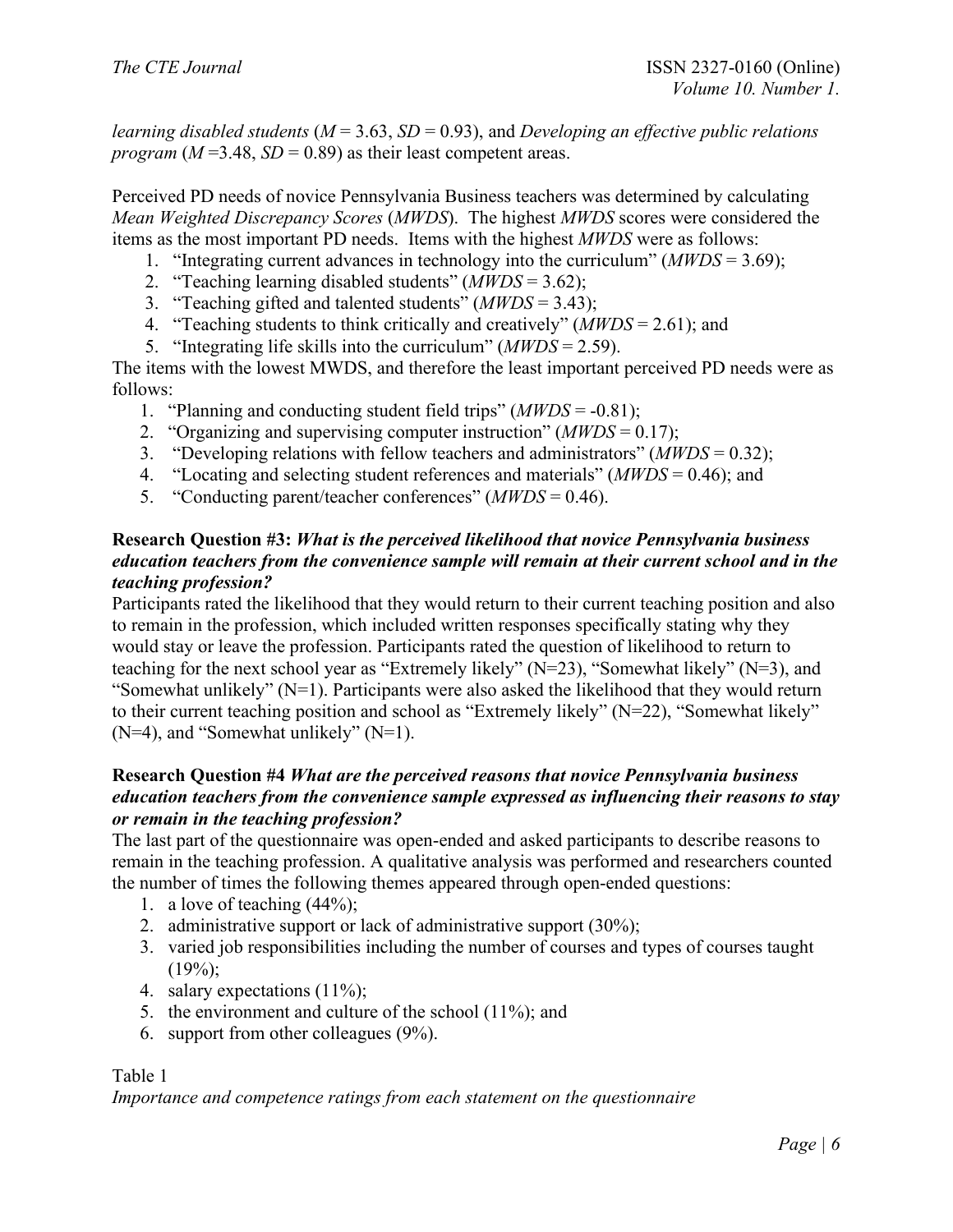|                                                                                | Importance |      | Competence |      |             |
|--------------------------------------------------------------------------------|------------|------|------------|------|-------------|
| Statement<br>from<br>questionnaire                                             | M          | SD   | M          | SD   | <b>MWDS</b> |
| Integrating<br>current<br>advances in<br>technology<br>into the<br>curriculum. | 4.74       | 0.66 | 3.96       | 0.85 | 3.69        |
| Teaching<br>learning<br>disabled<br>students.                                  | 4.44       | 0.75 | 3.63       | 0.93 | 3.62        |
| Teaching<br>gifted and<br>talented<br>students.                                | 4.63       | 0.56 | 3.89       | 1.01 | 3.43        |
| Teaching<br>students to<br>think<br>critically and<br>creatively.              | 4.7        | 0.54 | 4.15       | 0.72 | 2.61        |
| Integrating<br>life skills into<br>the<br>curriculum.                          | 4.67       | 0.73 | 4.11       | 0.97 | 2.59        |
| Evaluating<br>the local<br><b>Business</b><br>program.                         | 4.22       | 0.8  | 3.67       | 0.96 | 2.34        |
| Establishing<br>and<br>organizing<br>work-based<br>learning.                   | 4.44       | 0.75 | 3.96       | 1.06 | 2.14        |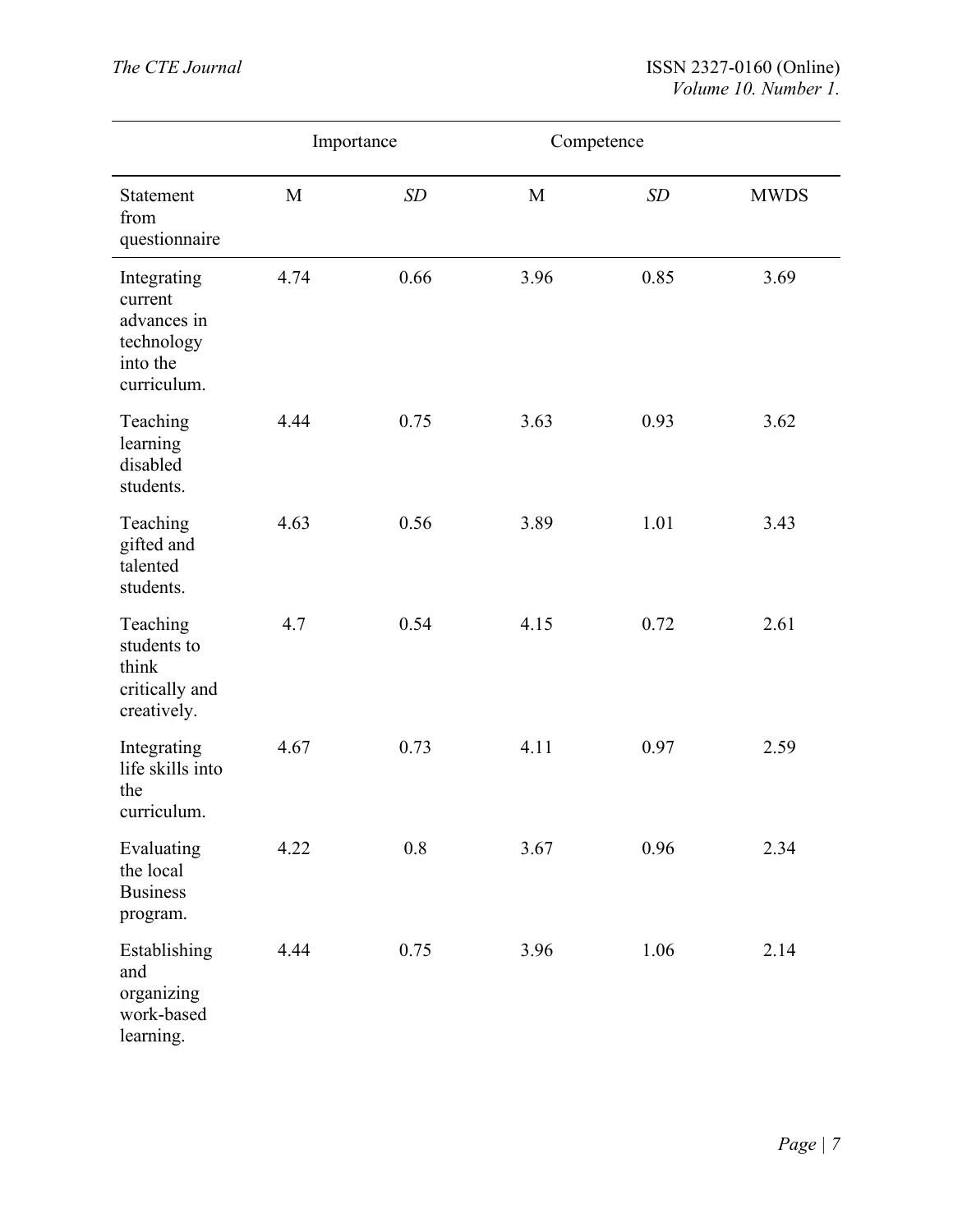| Teaching<br>skills and<br>concepts in<br>your area of<br>business.               | 4.81 | 0.48 | 4.41 | 0.75 | 1.96 |
|----------------------------------------------------------------------------------|------|------|------|------|------|
| Teaching<br>students<br>problem-<br>solving and<br>decision-<br>making skills.   | 4.67 | 0.68 | 4.3  | 0.72 | 1.73 |
| Providing<br>career<br>exploration<br>activities in<br>your business<br>area.    | 4.59 | 0.75 | 4.22 | 0.93 | 1.7  |
| Developing<br>performance<br>based<br>assessment<br>instruments.                 | 4.56 | 0.64 | 4.19 | 0.68 | 1.69 |
| Determining<br>the content<br>that should be<br>taught in<br>specific<br>courses | 4.44 | 0.75 | 4.07 | 0.87 | 1.64 |
| Managing<br>student<br>behavior<br>problems.                                     | 4.56 | 0.64 | 4.22 | 0.93 | 1.52 |
| Motivating<br>students to<br>learn                                               | 4.56 | 0.64 | 4.22 | 0.85 | 1.52 |
| Assessing<br>and<br>evaluating<br>student<br>performance.                        | 4.59 | 0.75 | 4.37 | 0.63 | 1.02 |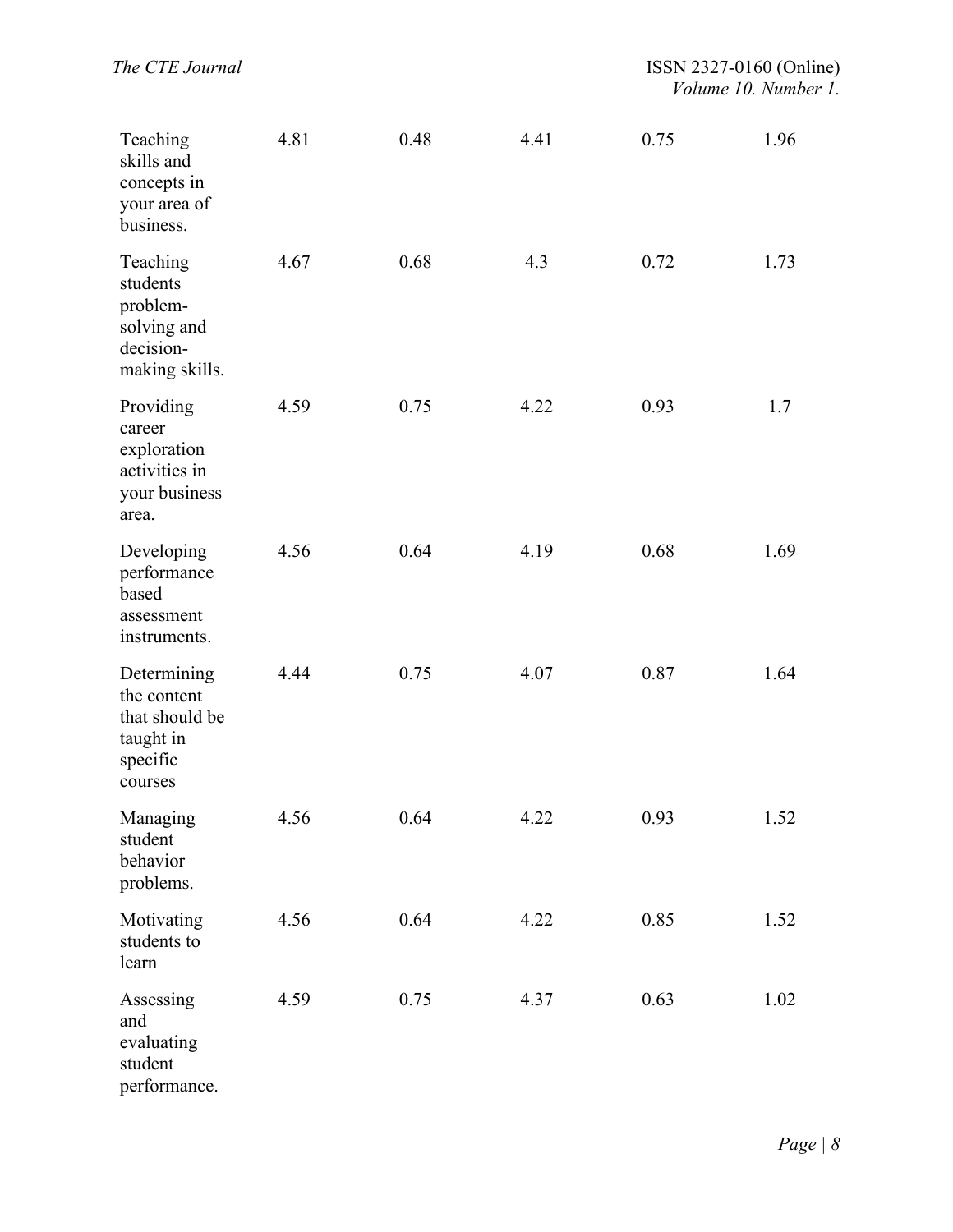| Developing<br>an effective<br>public<br>relations<br>program.                                                          | 3.74 | 0.94 | 3.48 | 0.89 | 0.97 |
|------------------------------------------------------------------------------------------------------------------------|------|------|------|------|------|
| Conducting<br>needs<br>assessments<br>and surveys<br>to determine<br>the courses<br>that should be<br>taught.          | 4.00 | 0.96 | 3.78 | 1.01 | 0.89 |
| Using<br>computers/tec<br>hnology in<br>classroom<br>teaching.                                                         | 4.67 | 0.83 | 4.48 | 0.75 | 0.86 |
| Embedding<br>national and<br>state business<br>education<br>standards into<br>the business<br>education<br>curriculum. | 4.3  | 1.03 | 4.11 | 0.89 | 0.8  |
| Using<br>multimedia<br>equipment in<br>classroom<br>teaching.                                                          | 4.52 | 0.64 | 4.41 | 0.75 | 0.5  |
| Conducting<br>parent/teacher<br>conferences.                                                                           | 4.15 | 0.82 | 4.04 | 0.94 | 0.46 |
| Locating and<br>selecting<br>student<br>references<br>and materials.                                                   | 4.15 | 0.86 | 4.04 | 0.85 | 0.46 |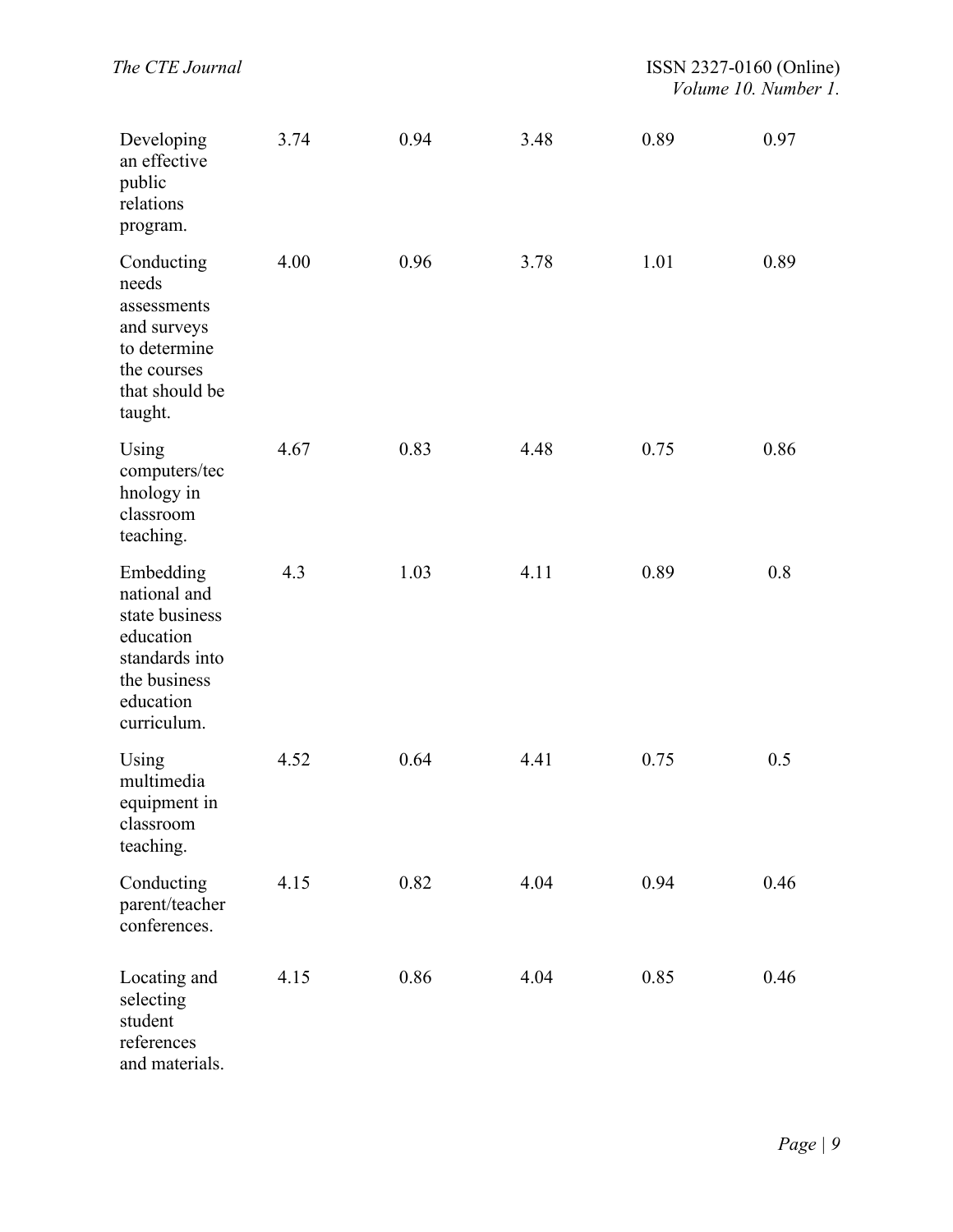| Developing<br>relations with<br>fellow<br>teachers and<br>administrator<br>S. | 4.33 | 0.96 | 4.26 | 0.76 | 0.32    |
|-------------------------------------------------------------------------------|------|------|------|------|---------|
| Organizing<br>and<br>supervising<br>computer<br>instruction.                  | 4.52 | 0.8  | 4.48 | 0.7  | 0.17    |
| Planning and<br>conducting<br>student field<br>trips.                         | 3.63 | 1.08 | 3.85 | 1.03 | $-0.81$ |

*Note*: MWDS is an acronym for "Mean Weighted Discrepancy Scores"

#### **Limitations**

Because of the nature of the convenience sample of 27 novice Pennsylvania BE teachers, the findings of the study are limited. Generalizations should not be made beyond this group. However, the results of the study provide baseline data about the field of Business Educators and the variables of PD and retention.

#### **Conclusions, Discussion, & Recommendations**

The Borich's Needs Assessment model measures the gap between "what is" and "what could be" (Borich, 1980). The results of the research study concluded which PD needs, as indicated by statements on the questionnaire, that novice BE teachers perceived to be the most important and most competent. By having participants select statements and ranking them according to their own perceptions of important items and the perceived level of competency for these items, it can be concluded that novice Pennsylvania BE teachers have certain PD needs that are applicable to them.

The results of the study indicated that novice Pennsylvania BE teachers who completed this study's survey instrument perceived that integrating current advances in technology into the curriculum as the most pressing PD need. These teachers perceived that PD related to teaching students with special needs was also a high priority need. Specifically, teaching learning disabled students and teaching gifted and talented students. Teaching students soft skills such as critical and creative thinking and integrating these and other life skills into the curriculum rounded out the top five of PD needs as perceived by the novice Pennsylvania BE teachers who were a part of this study's convenience sample.

Previous PD needs assessment research related to the Business discipline found somewhat similar results. Scholars from Idaho determined the following perceived PD priorities for Business teachers in that state: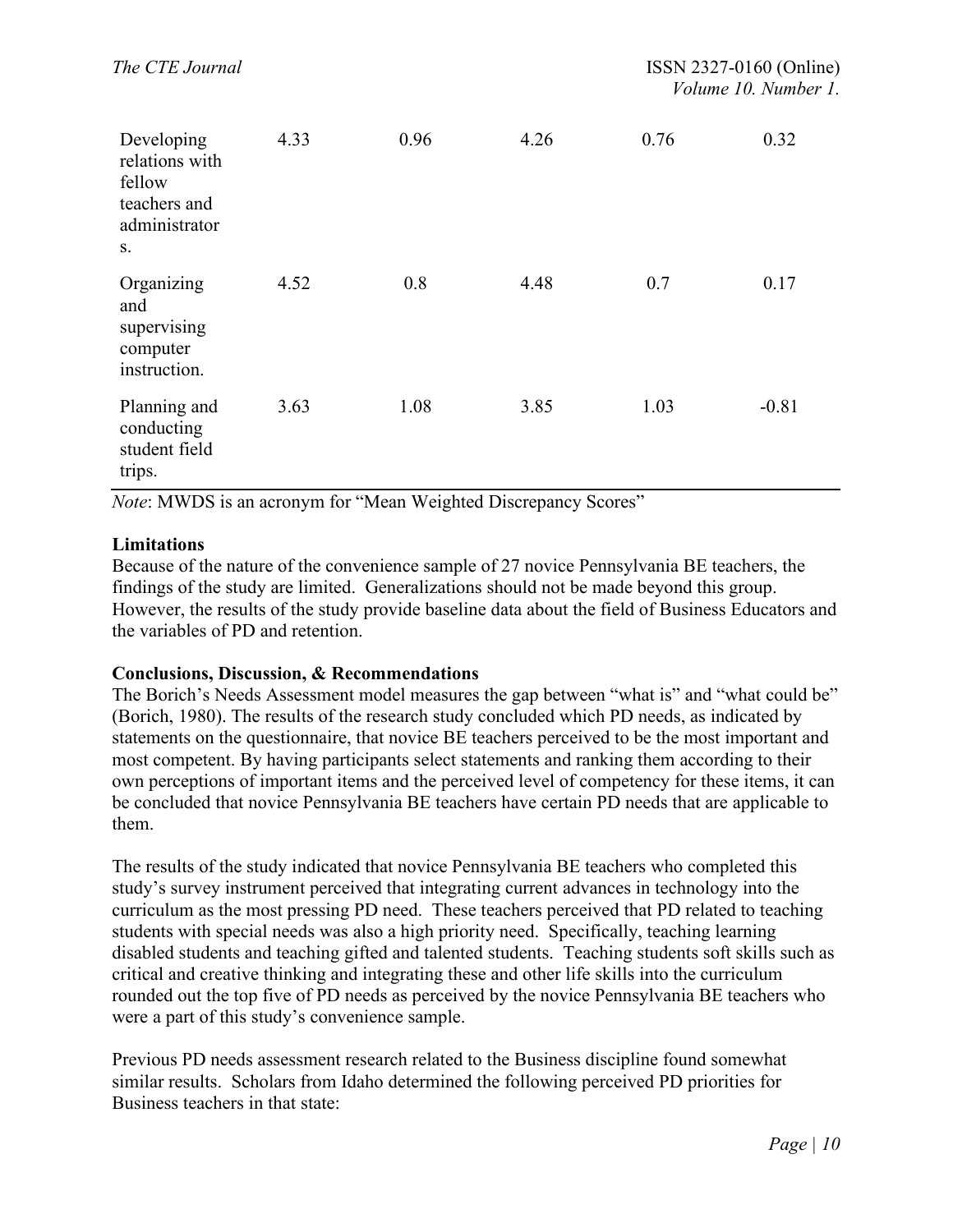- 1. developing applications through programming languages;
- 2. developing performance based assessment instruments;
- 3. integrating science standards into the CTE curriculum;
- 4. embedding graduation standards into the CTE curriculum; and
- 5. teaching problem-solving & decision-making skills (Kitchel, et al. 2010).

Similarities can be seen between integrating of current technological advances into the curriculum (this study) and developing applications through programming languages (Kitchel et al., 2010). Also, teaching soft skills of critical/creative thinking (this study) is similar to teaching problem solving and decision-making skills (Kitchel et al., 2010). A consistent theme of utilizing technology and teaching life skills has emerged in BE over the past decade. With the need to utilize online, distance, and remote delivery of instruction due to Covid 19 mandates, it is clear that PD related to integrating technology into curricula and learning environments will continue to be a pressing priority. The use of technology in the curriculum and to deliver instruction will provide teachers opportunities to prepare a diverse group of students with skills to be used for successful college experiences, entry into the workforce, and to lead a productive and happy life.

Business Education programs have evolved to serve a diverse population of students. The need to create engaging learning environments for students with unique and individual learning needs is clear. Findings from this research demonstrated the need to provide quality PD opportunities to novice Pennsylvania BE teachers. Many Business teachers have students with learning disabilities in classes along with students who have been identified as gifted and talented. Teaching students with diverse learning styles and needs presents a challenge that PD can provide teachers with the tools to overcome.

Participants reported numerous reasons for returning to teaching. These included levels of stress, support of the administration, love of learning and teaching, salary, variance in the school day, and love of the teaching profession. Some reasons that participants cited as influencing their decision to return to their current teaching position included support from co-workers and administration, work-safety issues, issues with student behavior, loving the job and opportunities, ability to coach, and work-life balance. These findings can also be used by stakeholders tasked with creating and implementing engaging PD for BE teachers in Pennsylvania. Specifically, those who design and develop PD for novice BE teachers should consider reasons for staying in teaching as a component in the planning for in-service training activities.

Several recommendations arise from the findings and conclusions of this research. These include designing appropriate and effective PD opportunities for novice Pennsylvania BE teachers, continuing to determine novice Pennsylvania BE teachers' areas of perceived lower competence, and tracking baseline data regarding novice BE teachers' likelihood to remain at their current school and in the teaching profession. It is recommended that school districts and Pennsylvania BE consultants design PD that addresses these areas, and that BE teacher preparation programs create learning environments which integrate these components for pre-service BE teachers' learning opportunities. This also follows the recommendations indicated by Desimone and Garet (2015) ensuring that PD is content focused. Novice BE teachers may perceive PD activities more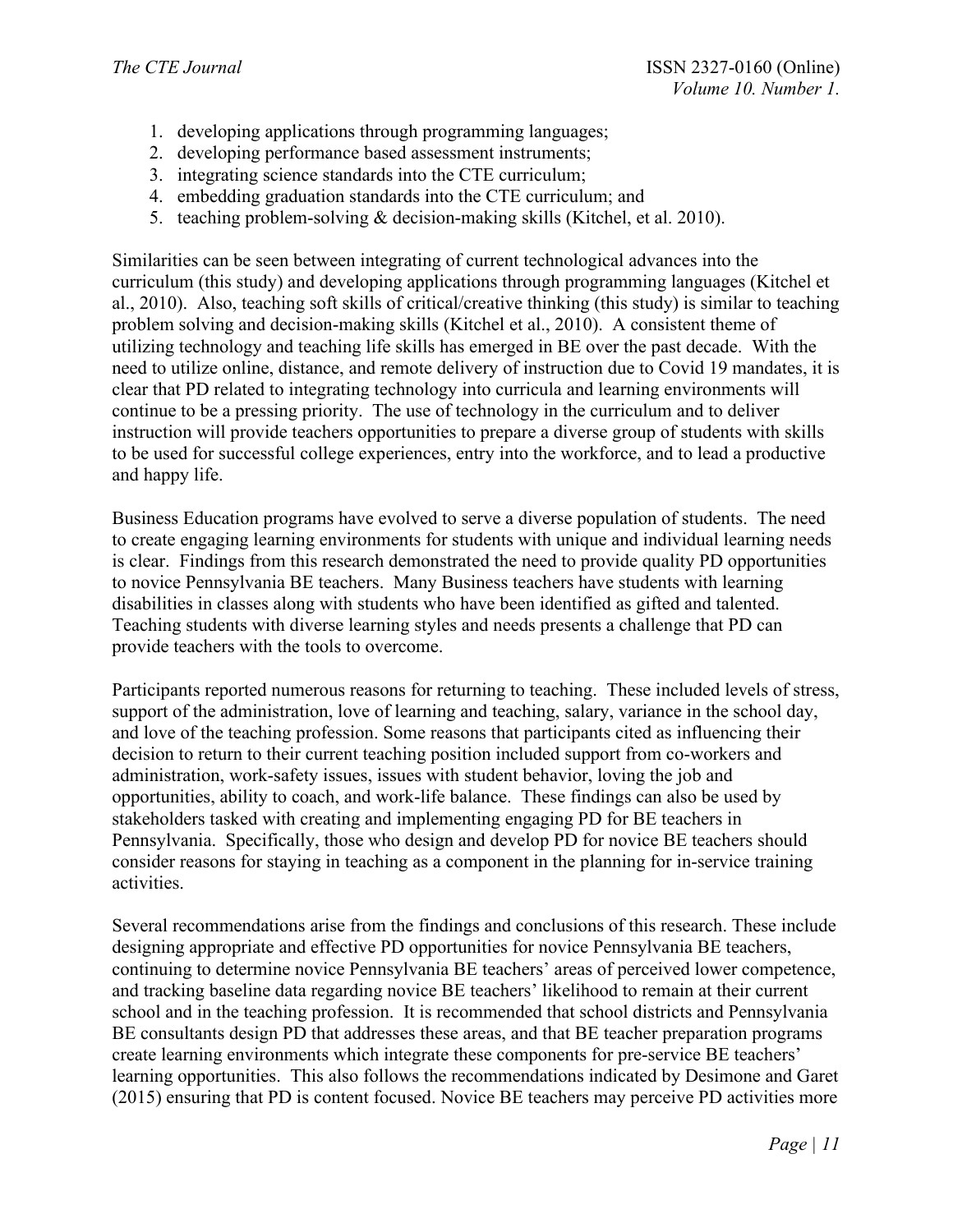valuable if PD opportunities are targeted and unique for the discipline. This in turn can lead to more effective training and continued professional growth. Long term, this focused PD can lead to higher retention rates. Higher retention rates will mean more teachers with the valuable experience necessary for student learning and achievement.

From the findings, these novice Pennsylvania BE teachers' most pressing PD needs were revising curriculum to utilize the latest technological advances, teaching a diverse array of student backgrounds and exceptionalities, teaching students critical and creative thinking skills, and providing students opportunities to develop life skills. These findings were similar to previous research identifying PD needs for Business teachers and other CTE teachers. Kitchel et al. (2010) found the following in-service training needs for Idaho Business teachers; teaching students critical and creative thinking skills, the creation of "digital-age" assessments of learning, and student motivation to learn. Cannon et al. (2012) found the PD needs for secondary CTE teachers as teaching critical and creative thinking, motivating students to learn, designing learning experiences and assessments utilizing current technology.

As a result of the study, educational stakeholders can plan and implement effective PD opportunities that directly impact novice Pennsylvania BE teachers. This recommendation reflects the suggested guidance of targeted PD as espoused by (Darling-Hammond et al., 2017). Targeted PD can benefit novice teachers and allow them to have a voice in the types of PD that they participate in according to their needs. Pennsylvania educational leaders should use the findings as a component for the planning of PD activities specifically catered to beginning Business teachers. Training activities designed to meet the needs of this population of Pennsylvania teachers should be a component of retention programs.

## **Recommendations for future research**

This study sought to understand the PD needs of novice Pennsylvania BE teachers based on common PD topics. However, some districts take the viewpoint that PD should be based on student needs. Additional areas of research may include asking business educators if they are aware of their student needs and what PD is necessary. This would be a different method than the Borich (1980) *Needs Assessment* and could be used as another tool to validate the identification of PD needs. Researchers should also explore ways to include the needs of business and industry in the identification of Business teachers training needs.

As with other studies which utilized the Borich (1980) *Needs Assessment* instrument, it is recommended that BE researchers continue to replicate research which has added to the scholarship of PD needs assessment. The replication process will continue to improve the instrument and strengthen the validity and reliability of this PD needs assessment model.

#### **References**

- Aldosemani, T. (2019). Inservice teachers' perceptions of a professional development plan based on SAMR Model: A case study. *Turkish Online Journal of Educational Technology - TOJET*, *18*(3), 46–53.<https://files.eric.ed.gov/fulltext/EJ1223786.pdf>
- Antley, T. (2020, July 16). *What is professional development and why is it important?* WebCE. <https://www.webce.com/news/2020/07/16/professional-development>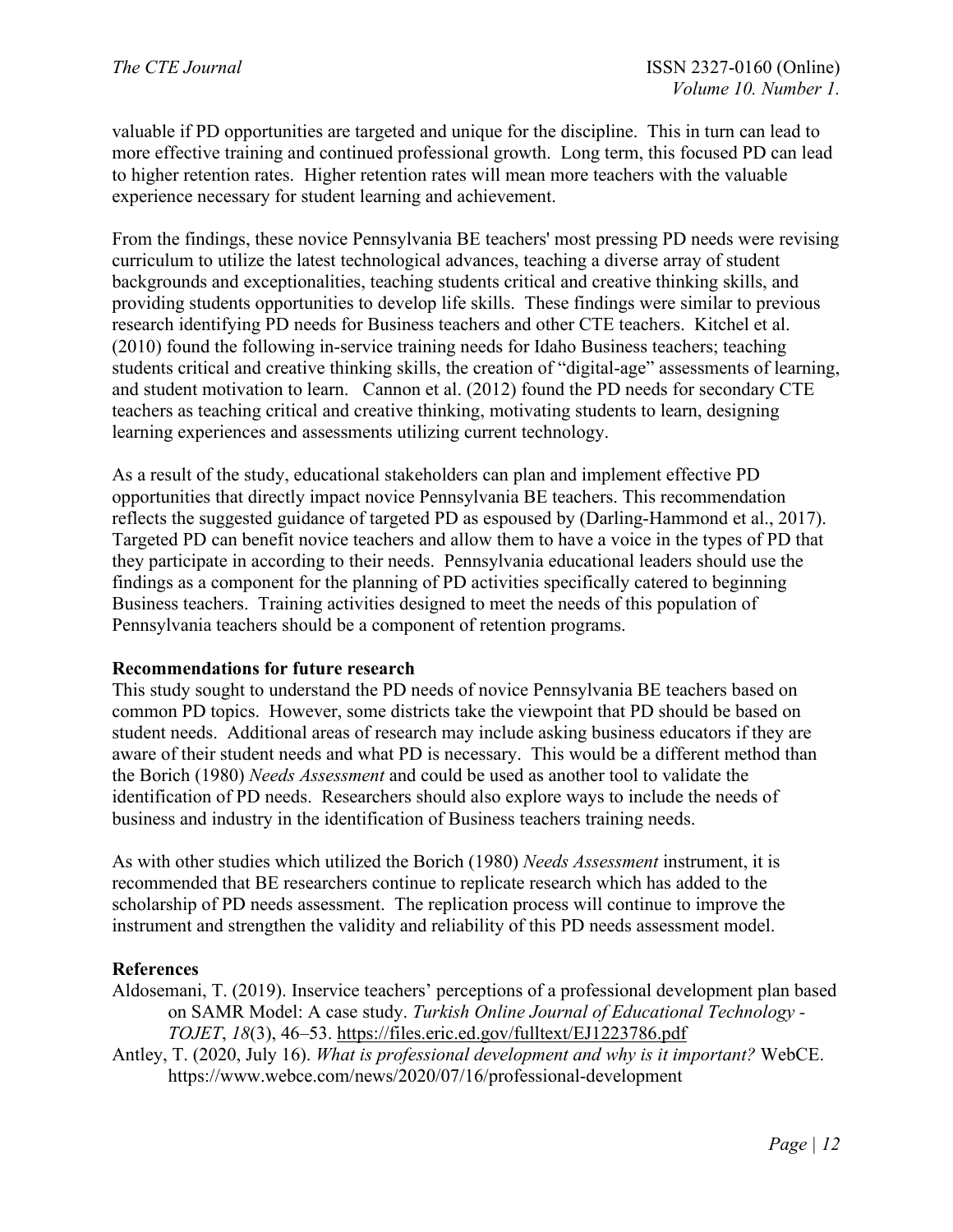- Borich, G. (1980). A needs assessment model for conducting follow-up studies. *Journal of Teacher Education, 31*(3), 39-42. <https://journals.sagepub.com/doi/pdf/10.1177/002248718003100310>
- Borko, H., Jacobs, J., & Koellner, K. (2010). Contemporary approaches to teacher professional development. *International Encyclopedia of Education*, *7*(2), 548-556. [https://www.researchgate.net/profile/Jennifer-Jacobs-](https://www.researchgate.net/profile/Jennifer-Jacobs-12/publication/242071048_Contemporary_approaches_to_teacher_professional_development/links/59fc9517458515d0706501b3/Contemporary-approaches-to-teacher-professional-development.pdf)[12/publication/242071048\\_Contemporary\\_approaches\\_to\\_teacher\\_professional\\_develop](https://www.researchgate.net/profile/Jennifer-Jacobs-12/publication/242071048_Contemporary_approaches_to_teacher_professional_development/links/59fc9517458515d0706501b3/Contemporary-approaches-to-teacher-professional-development.pdf) [ment/links/59fc9517458515d0706501b3/Contemporary-approaches-to-teacher](https://www.researchgate.net/profile/Jennifer-Jacobs-12/publication/242071048_Contemporary_approaches_to_teacher_professional_development/links/59fc9517458515d0706501b3/Contemporary-approaches-to-teacher-professional-development.pdf)[professional-development.pdf](https://www.researchgate.net/profile/Jennifer-Jacobs-12/publication/242071048_Contemporary_approaches_to_teacher_professional_development/links/59fc9517458515d0706501b3/Contemporary-approaches-to-teacher-professional-development.pdf)
- Cannon, J. G., Kitchel, A., & Duncan, D. W. (2010). Identifying perceived professional development needs of Idaho secondary CTE teachers: Program management needs of skilled and technical science teachers. *Journal of Industrial Teacher Education, 47*(1), 43- 70.<https://ir.library.illinoisstate.edu/cgi/viewcontent.cgi?article=1067&context=jste>
- Cannon, J. G., Kitchel, A., & Duncan, D. W. (2012). Perceived teaching and learning professional development needs of Idaho secondary Career and Technical Education teachers. *The Researcher*, *24*(1), 43-54. [https://www.nrmera.org/wp](https://www.nrmera.org/wp-content/uploads/2016/02/Researcherv24n1Cannon.pdf)[content/uploads/2016/02/Researcherv24n1Cannon.pdf](https://www.nrmera.org/wp-content/uploads/2016/02/Researcherv24n1Cannon.pdf)
- Cannon, J. G., Kitchel, A., Duncan, D. W., & Arnett, S. E. (2011). Professional development needs of Idaho Technology teachers: Teaching and learning. *Journal of Career and Technical Education*, *26*(1), 132-147.<https://files.eric.ed.gov/fulltext/EJ940548.pdf>
- Cannon, J. G., Kitchel, A., & Tenuto, P. (2013). District superintendent perceptions of Idaho secondary CTE teachers professional development needs. *Journal of Career and Technical Education*, *28*(1), 39-55.<https://files.eric.ed.gov/fulltext/EJ1043179.pdf>
- Cannon, J., Tenuto, P., & Kitchel, A. (2013). Idaho secondary principals perceptions of CTE teachers' professional development needs. *Career and Technical Education Research*, *38*(3), 257-272.

[https://www.ingentaconnect.com/content/acter/cter/2013/00000038/00000003/art00007#](https://www.ingentaconnect.com/content/acter/cter/2013/00000038/00000003/art00007)

- Caspersen, J., & Raaen, F. D. (2014). Novice teachers and how they cope. *Teachers and Teaching, 20*(2), 189-211. [https://oda.oslomet.no/oda](https://oda.oslomet.no/oda-xmlui/bitstream/handle/10642/1801/1060843.pdf?sequence=2&isAllowed=y)[xmlui/bitstream/handle/10642/1801/1060843.pdf?sequence=2&isAllowed=y](https://oda.oslomet.no/oda-xmlui/bitstream/handle/10642/1801/1060843.pdf?sequence=2&isAllowed=y)
- Clark, S. K. (2012). The plight of the novice teacher. *The Clearing House: A Journal of Educational Strategies, Issues and Ideas, 85*(5), 197-200. [https://www.tandfonline.com/doi/pdf/10.1080/00098655.2012.689783?casa\\_token=41ts](https://www.tandfonline.com/doi/pdf/10.1080/00098655.2012.689783?casa_token=41ts-qIel2wAAAAA:v4z42T1rk9MafXgKGEcxT-XGzyADpcKXxsFE33V7fZC-KrkOJUgOoVnKhxtHzev06dDnHW3_egFz)[qIel2wAAAAA:v4z42T1rk9MafXgKGEcxT-XGzyADpcKXxsFE33V7fZC-](https://www.tandfonline.com/doi/pdf/10.1080/00098655.2012.689783?casa_token=41ts-qIel2wAAAAA:v4z42T1rk9MafXgKGEcxT-XGzyADpcKXxsFE33V7fZC-KrkOJUgOoVnKhxtHzev06dDnHW3_egFz)[KrkOJUgOoVnKhxtHzev06dDnHW3\\_egFz](https://www.tandfonline.com/doi/pdf/10.1080/00098655.2012.689783?casa_token=41ts-qIel2wAAAAA:v4z42T1rk9MafXgKGEcxT-XGzyADpcKXxsFE33V7fZC-KrkOJUgOoVnKhxtHzev06dDnHW3_egFz)
- Creswell, J. W. (2012). *Educational research: Planning, conducting, and evaluating quantitative and qualitative research.* Upper Saddle River, NJ: Pearson Education.
- Darling-Hammond, L., Hyler, M. E., & Gardner, M. (2017). *Effective teacher professional development* (ED606743). ERIC.<https://files.eric.ed.gov/fulltext/ED606743.pdf>
- Desimone, L. M., & Garet, M. S. (2015). Best practices in teachers' professional development in the United States. *Psychology, Society and Education, 7*(1), 252–263. <http://repositorio.ual.es/bitstream/handle/10835/3930/Desimone%20En%20ingles.pdf?s>
- Dillman, D. A., Smyth, J. D., & Christian, L. M. (2014). *Internet, mail, and mixed-mode surveys: The tailored design method* (4th ed.). Wiley.
- Duncan, D. W., Ricketts, J. C., Peake, J. B., Uessler, J. (2006). Teacher preparation and in service needs of Georgia agriculture teachers. *Journal of Agricultural Education*, *47*(2),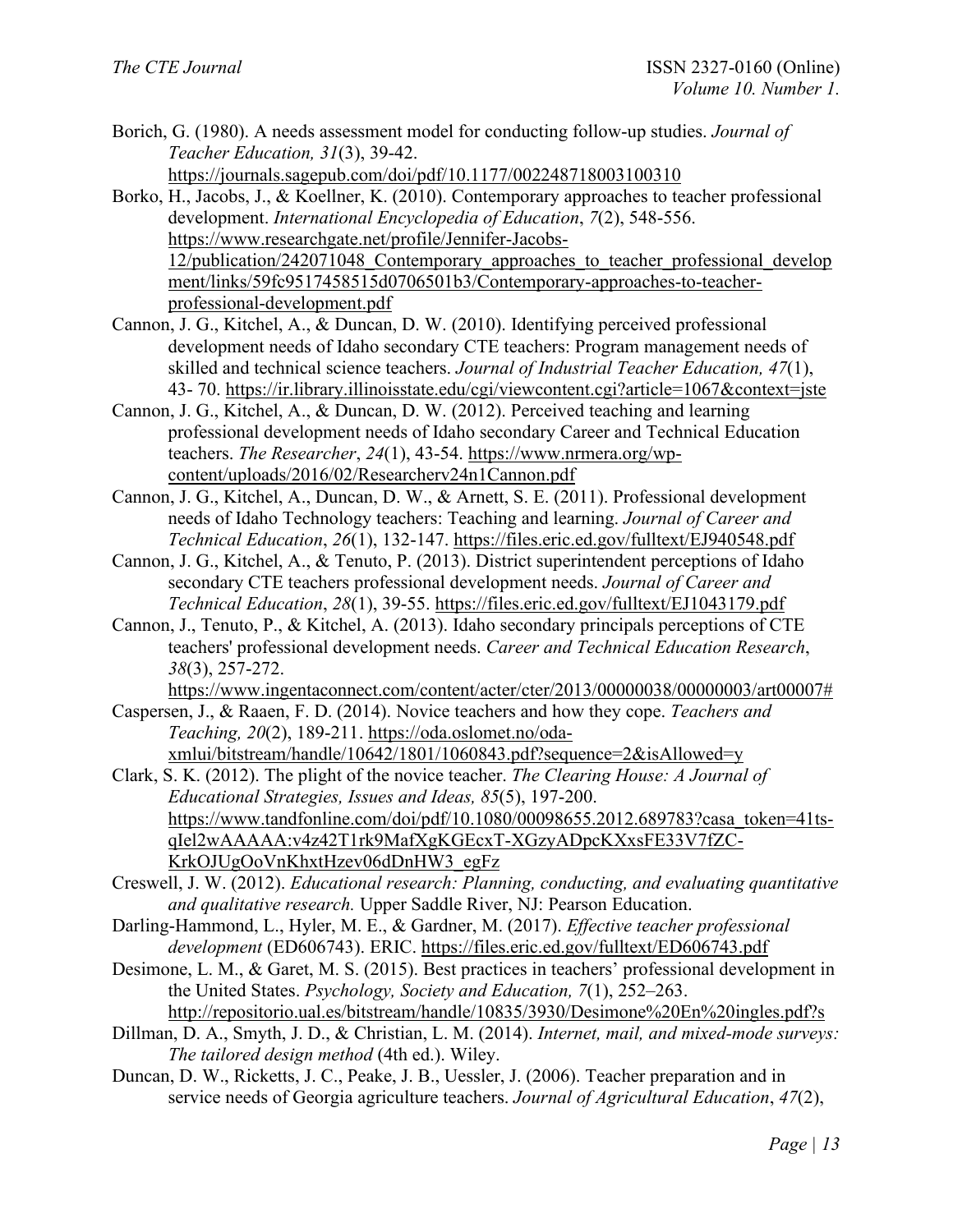24-35. https://www.jae-

online.org/attachments/article/232/Duncan%20et%20al.\_Vol47\_2\_24-35.pdf

- Eberhard, J., Reinhardt-Mondragon, P., & Stottlemyer, B. (2000). *Strategies for new teacher retention: Creating a climate of authentic professional development for teachers with three or less years of experienc*e (ED450116). ERIC. <https://files.eric.ed.gov/fulltext/ED450116.pdf>
- Edwards, M. C., & Briers, G. E. (1999). Assessing the in-service needs of entry-phase agriculture teachers in Texas: A discrepancy model versus direct assessment. *Journal of Agricultural Education*, *40*(3), 40-49. [https://jae-online.org/attachments/article/469/40-](https://jae-online.org/attachments/article/469/40-03-40.pdf) [03-40.pdf](https://jae-online.org/attachments/article/469/40-03-40.pdf)
- García, E., & Weiss, E. (2019, April 16). *U.S. schools struggle to hire and retain teachers: The second report in 'The perfect storm in the teacher labor market' series*. Economic Policy Institute. [https://www.epi.org/publication/u-s-schools-struggle-to-hire-and-retain](https://www.epi.org/publication/u-s-schools-struggle-to-hire-and-retain-teachers-the-second-report-in-the-perfect-storm-in-the-teacher-labor-market-series/)[teachers-the-second-report-in-the-perfect-storm-in-the-teacher-labor-market-series/](https://www.epi.org/publication/u-s-schools-struggle-to-hire-and-retain-teachers-the-second-report-in-the-perfect-storm-in-the-teacher-labor-market-series/)
- Garton, B. L., & Chung, N. (1996). The in-service needs of beginning teachers of agriculture as perceived by beginning teachers, teacher educators, and state supervisors. *Journal of Agricultural Education*, *37*(3), 52-58. [https://citeseerx.ist.psu.edu/viewdoc/download?doi=10.1.1.457.9611&rep=rep1&type=pd](https://citeseerx.ist.psu.edu/viewdoc/download?doi=10.1.1.457.9611&rep=rep1&type=pdf) [f](https://citeseerx.ist.psu.edu/viewdoc/download?doi=10.1.1.457.9611&rep=rep1&type=pdf)
- Garton, B. L., & Chung, N. (1997). An assessment of the in-service needs of beginning teachers of agriculture using two assessment modes. *Journal of Agricultural Education*, *38*(3), 51- 58.<https://www.jae-online.org/attachments/article/529/38-03-51.pdf>
- Gliem, J., & Gliem, R. (2003, October 8-10). *Calculating, interpreting, and reporting Cronbach's alpha reliability coefficient for Likert-type scales*. Midwest Research-to-Practice Conference in Adult, Continuing, and Community Education, Columbus, OH, United States.
- Guskey, T. R. (2000). *Evaluating professional development*. Corwin Press.
- Hendon, T., Hainline, M. S., Burris, S., Ulmer, J. D., & Ritz, R. A. (2019). Perceptions of high school cooperating agricultural teachers on the performance of student teachers. *Journal of Agricultural Education, 60*(1), 41-58. [http://www.jae](http://www.jae-online.org/attachments/article/2218/Hendon%20-%203.pdf)[online.org/attachments/article/2218/Hendon%20-%203.pdf](http://www.jae-online.org/attachments/article/2218/Hendon%20-%203.pdf)

Huang, D., & Cho, J. (2010, Fall). Using professional development to enhance staff retention. *Afterschool Matters*, *2*, 9-16. [http://niost.wcwonline.org/pdf/afterschoolmatters/asm\\_2010\\_12\\_fall/asm\\_2010\\_12\\_fall-](http://niost.wcwonline.org/pdf/afterschoolmatters/asm_2010_12_fall/asm_2010_12_fall-2.pdf)[2.pdf](http://niost.wcwonline.org/pdf/afterschoolmatters/asm_2010_12_fall/asm_2010_12_fall-2.pdf) 

Joerger, R. M. (2002). A comparison of the in-service education needs of two cohorts of beginning Minnesota agricultural education teachers. *Journal of Agricultural Education*, *43*(3), 11-24.

[https://citeseerx.ist.psu.edu/viewdoc/download?doi=10.1.1.570.6656&rep=rep1&type=pd](https://citeseerx.ist.psu.edu/viewdoc/download?doi=10.1.1.570.6656&rep=rep1&type=pdf) [f](https://citeseerx.ist.psu.edu/viewdoc/download?doi=10.1.1.570.6656&rep=rep1&type=pdf) 

Kennedy, M. (2016). How does professional development improve teaching? R*eview of Educational Research, 86*(4), 945-980.

[https://journals.sagepub.com/doi/pdf/10.3102/0034654315626800?casa\\_token=zZfUXjm](https://journals.sagepub.com/doi/pdf/10.3102/0034654315626800?casa_token=zZfUXjmObi8AAAAA:VIrUEhFOT4L5YXjggFhUfDSpu_O-Mz2VqtiYwCQJdmlM73s7GeEUFKBpi6LLDfHmnUS1akYD6gNu) [Obi8AAAAA:VIrUEhFOT4L5YXjggFhUfDSpu\\_O-](https://journals.sagepub.com/doi/pdf/10.3102/0034654315626800?casa_token=zZfUXjmObi8AAAAA:VIrUEhFOT4L5YXjggFhUfDSpu_O-Mz2VqtiYwCQJdmlM73s7GeEUFKBpi6LLDfHmnUS1akYD6gNu)

[Mz2VqtiYwCQJdmlM73s7GeEUFKBpi6LLDfHmnUS1akYD6gNu](https://journals.sagepub.com/doi/pdf/10.3102/0034654315626800?casa_token=zZfUXjmObi8AAAAA:VIrUEhFOT4L5YXjggFhUfDSpu_O-Mz2VqtiYwCQJdmlM73s7GeEUFKBpi6LLDfHmnUS1akYD6gNu)